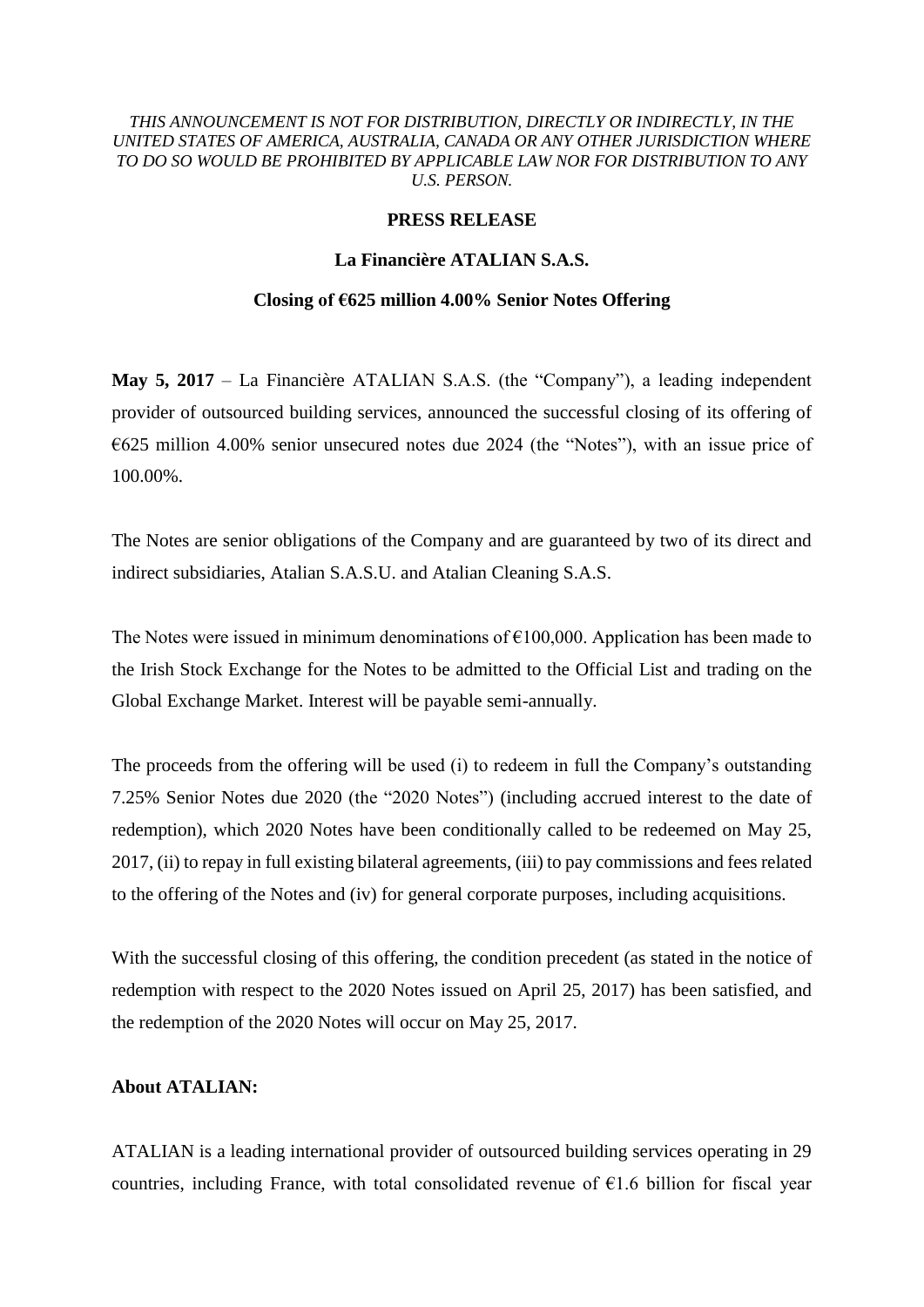2016/15. ATALIAN serves a diverse range of more than 25,000 customers in the private and public sector, offering a broad range of services including cleaning, security, multi-technical facility management, reception, landscaping, building and energy management.

More information about ATALIAN, including with respect to its financial condition and results of operations, has been made publicly available on our website at the following address: http://www.atalian.com.

#### **Important Regulatory Notice**

This press release is for information purposes only and does not constitute a prospectus or an offer to sell or the solicitation of an offer to buy any security in the United States of America or in any other jurisdiction. Securities may not be offered or sold in the United States of America absent registration or an exemption from registration under the U.S. Securities Act of 1933, as amended (the "Securities Act"). The Notes have not been and will not be registered under the Securities Act and will be offered and sold in the United States only to qualified institutional buyers in reliance on Rule 144A under the Securities Act and outside the United States to non-US persons in reliance on Regulation S under the Securities Act. This communication is only being distributed to and is only directed at, persons who (i) have professional experience in matters relating to investments falling within Article 19(5) of the Financial Services and Markets Act 2000 (Financial Promotion) Order 2005, as amended (the "Financial Promotion Order"), (ii) are persons falling within Article  $49(2)(a)$  to (d) (high net worth companies, unincorporated associations, etc.) of the Financial Promotion Order, (iii) are outside the United Kingdom or (iv) are persons to whom an invitation or inducement to engage in investment activity (within the meaning of section 21 of the United Kingdom Financial Services and Markets Act 2000 ("FSMA")) in connection with the issue or sale of any Notes may otherwise lawfully be communicated or caused to be communicated (all such persons together being referred to as "relevant persons").

#### **Forward Looking Statements**

This press release may include forward looking statements. These forward looking statements can be identified by the use of forward looking terminology, including the terms as "anticipate," "believe," "continue," "ongoing," "estimate," "expect," "intend," "may," "plan,"